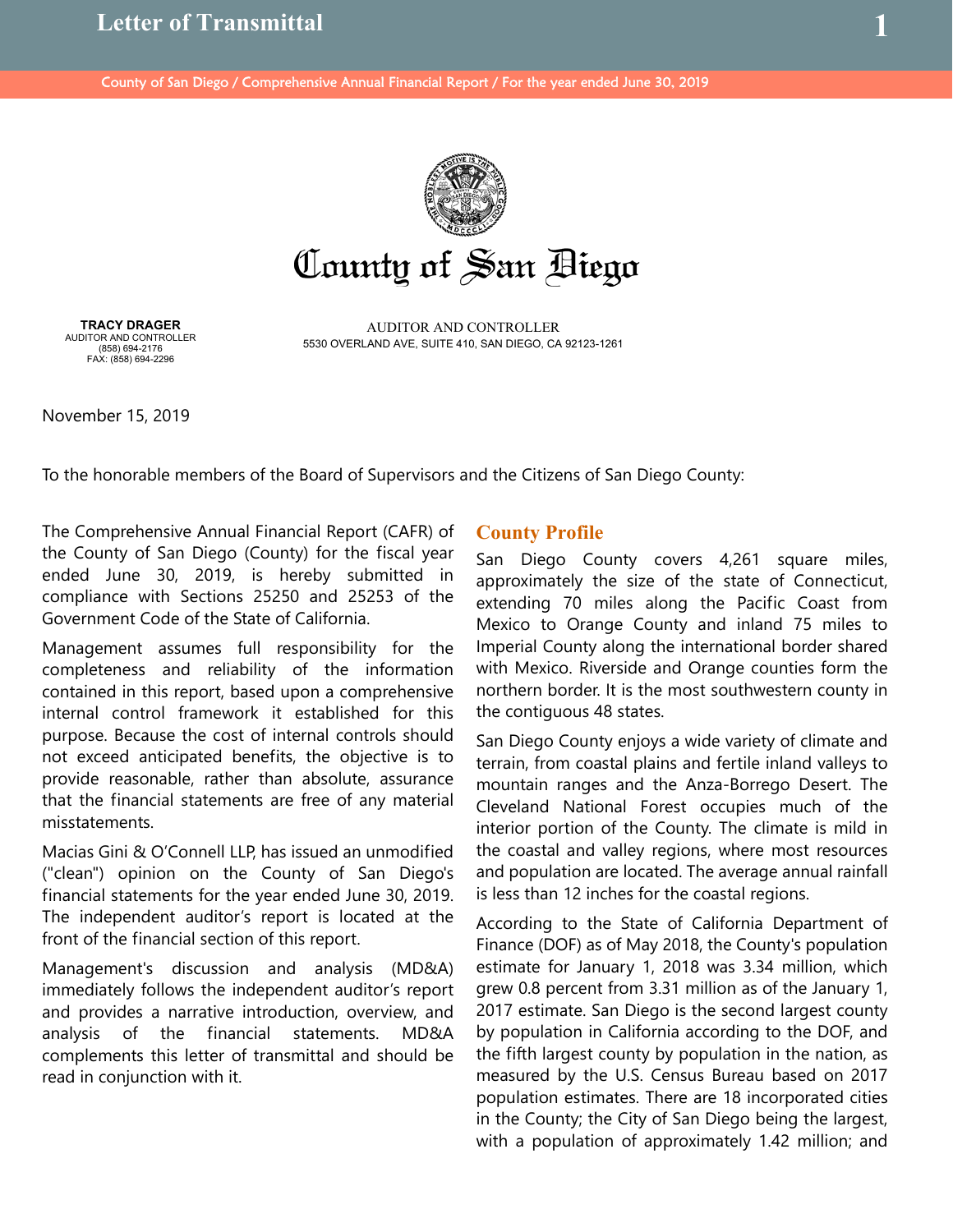the City of Del Mar the smallest, at approximately 4,322 people, according to DOF population estimates as of January 1, 2018.

The racial and ethnic composition of the County is as diverse as its geography. The San Diego Association of Governments (SANDAG) projects that in 2035, the San Diego region's population will continue to grow in its diversity with: 36.3 percent White; 41.4 percent Hispanic; 13.9 percent Asian and Pacific Islander; 4.0 percent African American; and 4.4 percent all other groups including American Indian. Significant growth in the region's Hispanic population is seen in this projection.

# **County Government, Economy and Outlook County Government**

San Diego became one of California's original 27 counties on February 18, 1850, shortly after California became the 31st State in the Union. The County functions under a charter adopted in 1933, as subsequently amended. A five-member Board of Supervisors elected to four-year terms in district, nonpartisan elections governs the County. Each board member is limited to no more than two terms and must reside in the district from which he or she is elected.

The Board of Supervisors sets priorities and approves the County's two-year budget. The County may exercise its powers only through the Board of Supervisors or through agents and officers acting under the authority of the Board or authority conferred by law. The Board of Supervisors appoints the following officers: the Chief Administrative Officer (CAO), the County Counsel, the Probation Officer and the Clerk of the Board of Supervisors. All other nonelected officers are appointed by the CAO. The CAO assists the Board of Supervisors in coordinating the functions and operations of the County; is responsible for carrying out all of the Board's policy decisions that pertain to the functions assigned to that officer; and supervises the expenditures of all departments. Elected officials head the offices of the Assessor/Recorder/ County Clerk, District Attorney, Sheriff and Treasurer-Tax Collector.

The State Legislature has granted each county the power necessary to provide for the health and wellbeing of its residents. The County provides a full range of public services to residents, including law enforcement, detention and correction, emergency response services, health and human services, parks and recreation, libraries and roads. The County also serves as a delivery channel for many State services, including foster care, public health care and elections. These services are provided by five business Groups (Community Services, Public Safety, the Health and Human Services Agency, Land Use and Environment, and Finance and General Government), each headed by a General Manager who reports to the CAO.

### **Economy and Outlook**

### **U.S. Economy**

Gross domestic product (GDP) is one of the main indicators of the health of the nation's economy, representing the net total dollar value of all goods and services produced in the U.S. over a given time period. GDP growth is driven by a variety of economic sectors, including personal consumption expenditures, gross private domestic investment, net exports of goods and services, and government consumption expenditures and gross investment.

Calendar year 2018 saw some growth in real GDP, closing the year with 2.9 percent annual growth over the previous year, compared to an increase of 2.2 percent seen in 2017, according to the U.S. Department of Commerce Bureau of Economic Analysis (BEA) (GDP Increases In Fourth Quarter, February 28, 2019, <https://www.bea.gov/system/ files/2019-02/gdp4q18\_ini\_fax.pdf>, accessed on March 25, 2019). According to the BEA, "The increase in real GDP in 2018 reflected increases in consumer spending, business investment, exports, government spending, and inventory investment. These contributions were partly offset by a small decrease in housing investment. Imports increased." (ibid).

According to the minutes of the January 29-30, 2019 meeting of the Federal Open Market Committee (FOMC) of the Federal Reserve Board ("the Fed"), "growth in real GDP was solid in the fourth quarter of [2018], although the availability of data was more limited than usual because of the partial federal government shut-down that extended from December 22 to January 25," (February 20, 2019,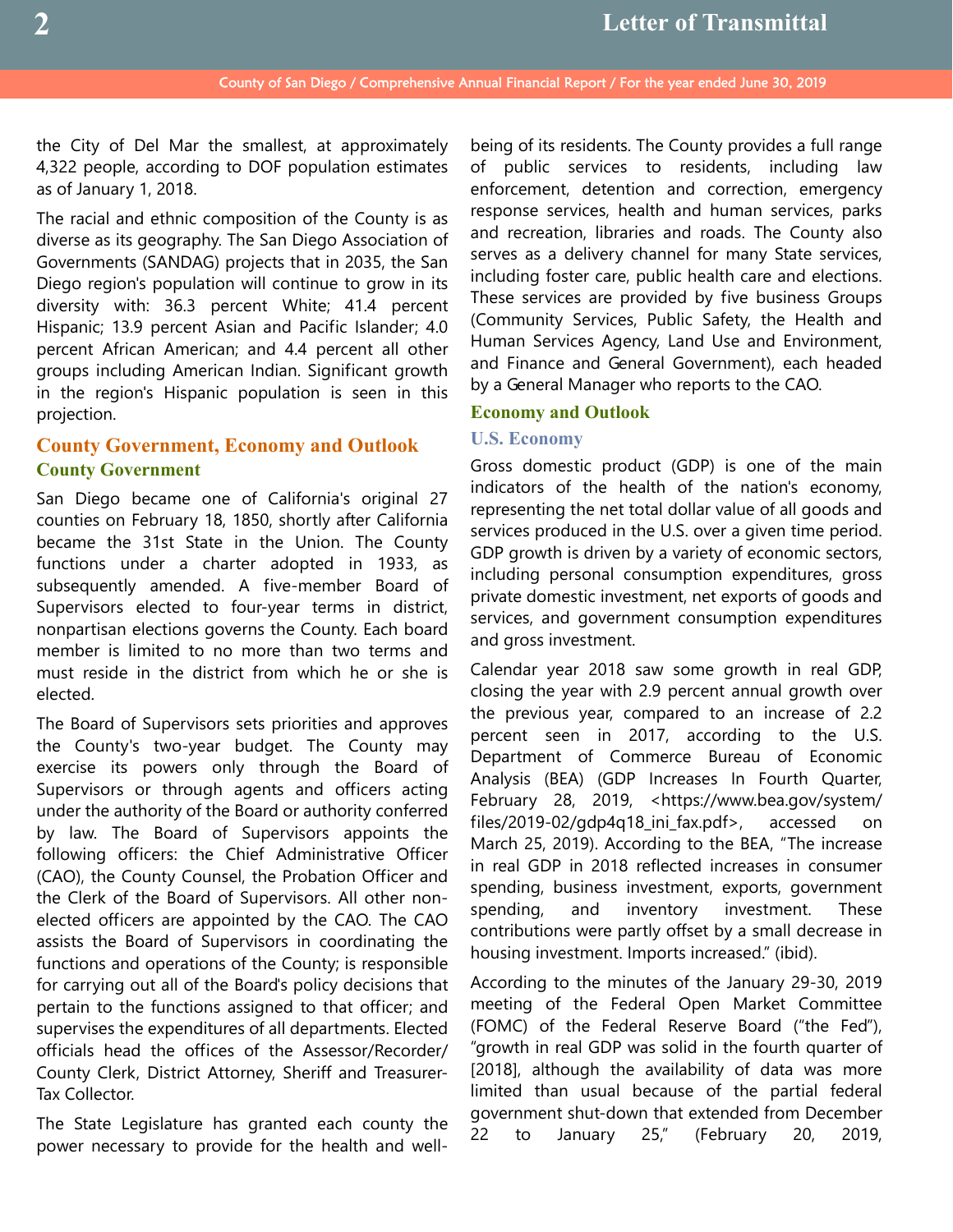<https://www.federalreserve.gov/monetarypolicy/ files/fomcminutes20190130.pdf>, accessed on March 26, 2019, p. 16). "Real GDP growth was expected to slow but remain solid in the first half of [2019], with the effects of the partial federal government shutdown modestly restraining GDP growth in the first quarter and those effects being reversed in the second quarter. In the medium term, real GDP growth in 2019 was forecast to be at a rate above the staff's estimate of potential output growth, step down to the growth rate of potential output [in 2020] and then slow further to a pace below potential output growth in 2021," projected the FOMC (ibid).

Looking at 2018, "the U.S. economy [was] marked by strong fundamentals. Private residential investment, private non-residential investment and industrial production have all increased since at least 2016 on an annual basis… Personal consumption also rose again last year, continuing a trend since 2009. Over the long term, the S&P 500 remains at record levels…" explained the Institute for Applied Economics, Los Angeles County Economic Development Corporation (LAEDC) (Economic Forecast & Industry Outlook, February 20, 2019, <https://laedc.org/wp-content/uploads/2019/ 02/LAEDC - 2019 - Economic - Forecast - Report.pdf>, accessed on March 26, 2019, p. 3). The LAEDC continued, "The U.S. economy is predicted to grow steadily with 2.2 percent real GDP growth projected in 2019 and 2.4 percent in 2020 (ibid, p. 6).

Looking more critically at 2018, the UCLA Anderson Forecast March 2019 Report concluded, "the 3% growth in 2018 was a one-off based on the fiscal stimulus coming from the tax cuts and spending increases, especially for defense enacted in late 2017 and the lagged effects of the extraordinarily easy monetary policy pursued by the Federal Reserve," (The UCLA Anderson Forecast for the Nation and California: March 2019 Report, p. 14). UCLA Anderson projects, "real GDP growth will slow to below 2% in 2019 and around 1% in 2020 with a modest rebound in 2021. The jolt from the very expansionary fiscal policies of the Trump Administration will soon exhaust itself and there is a very real risk of a recession in late 2020" (ibid, p. 18).

Commenting on the length of the current economic expansion, UCLA Anderson notes, "If this expansion

survives the winter and spring quarters of 2019 it will tie the Bush/Clinton expansion of the 1990's for the longest ever" (ibid, p. 20) but that, "The age of the expansion is not a significant factor for assessing the recession risk one year into the future, but does play a significant role in forecasting the second year and the combined two years" (ibid, p. 25). Nonetheless, "The probability of a recession beginning in one of the twelve months after December 2018 is 17%... The probability of a recession beginning in the twelve months of 2020 is 28%," UCLA concluded (ibid).

Calendar year 2018 also saw volatility in the stock market, with "Market gyrations [that] were largely driven by tech stocks that failed to perform to investor expectations" according to the LAEDC (LAEDC, p. 5). "Federal monetary policy has also given cause for greater market turbulence over the last four quarters. As expected, the [FOMC] voted to raise the Federal Funds Target by 100 basis points by the end of 2018, the last rate hike incurring some political rancor" concluded the LAEDC (ibid). Looking toward the Fed's future for interest rates, the LAEDC projects, "two additional rate hikes totaling a 50-basis point increase by the end of [2019], though the first of these hikes are likely to be later in 2019 than originally anticipated," (ibid). Discussing this as a, "fundamental shift in Fed policy," UCLA Anderson stated, "Instead of penciling three or four rate hikes [in 2019], it now looks like it will be zero or one… However, because we are more pessimistic on the real economy than the Fed, we are forecasting that there will be three rate cuts of 25 basis points each in 2020" (UCLA Anderson, p. 14-15).

The end of 2018 brought some positive news in terms of jobs. According to the FOMC, "Total nonfarm payroll employment expanded strongly in December. The national unemployment rate edged up but was still at a low level of 3.9 percent," (FOMC, p. 13). Looking toward the future, "The unemployment rate was projected to decline somewhat further below the staff's estimate of its longer-run natural rate but to bottom out by the end of [2019] and begin to edge up in 2021," states the FOMC (ibid, p. 16), noting also that, "labor market conditions [are] judged to already be tight" (ibid). Nonetheless, the LAEDC projects the, "creation of almost 3 million additional jobs by 2020; further declines in unemployment to 3.5 percent in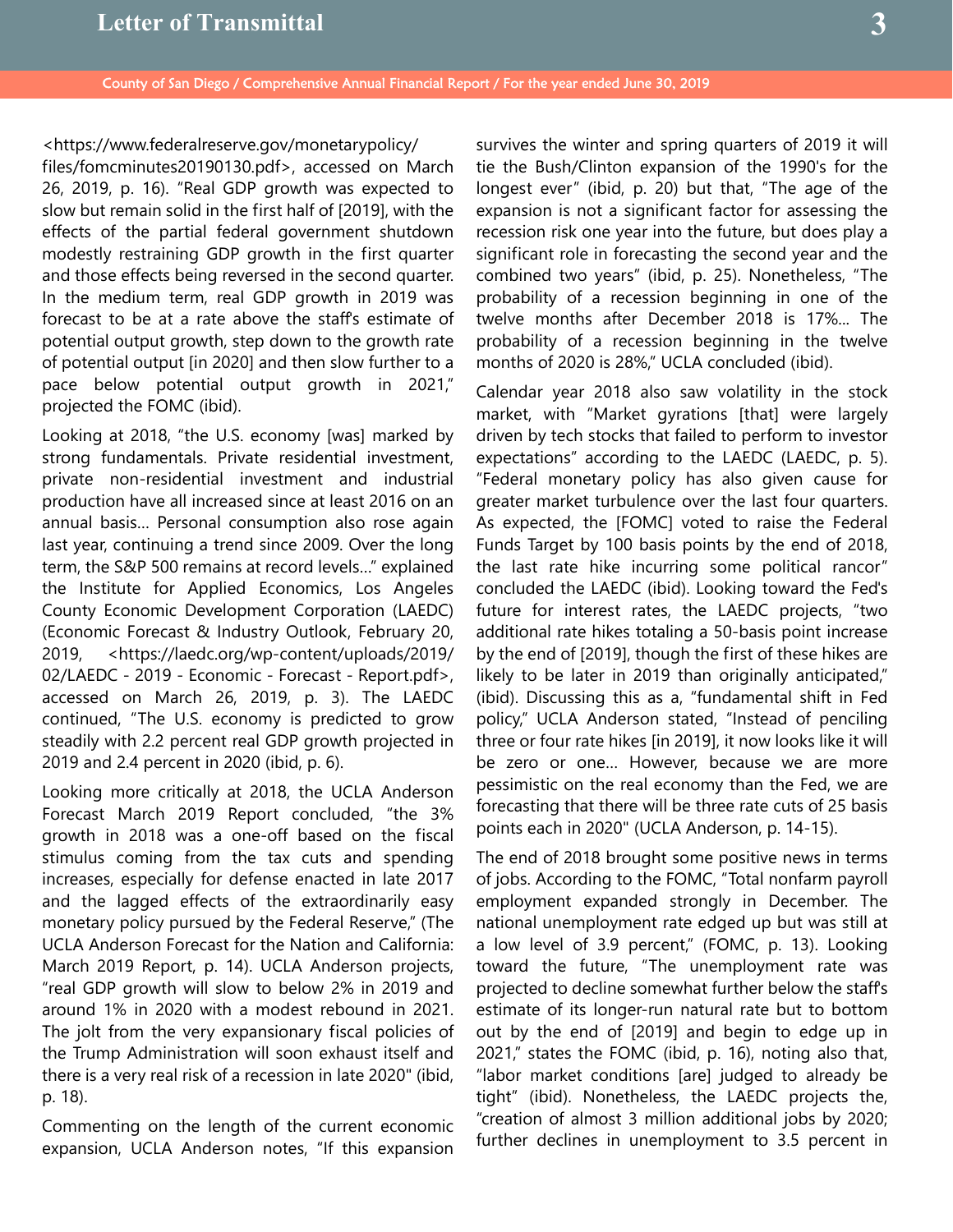2019 and 3.1 percent in 2020" (LAEDC, p. 3). However, UCLA Anderson sees 2019 unemployment at, "3.6% later in the year and then gradually rise to 4.2% in early 2021" (UCLA Anderson, p. 13).

The past year was marked with, "continued weakness in the housing sector," according to the FOMC, "attributed in part to concerns about affordability among potential homebuyers" (FOMC, p. 16). UCLA Anderson explained, "There are number of explanation[s] for the housing's failure to launch. They include the after effects of the Great Recession, high levels of student loan debt, the aging in place of baby boomers that is keeping housing units off the market, the concentration of job growth in high cost metropolitan areas and environmental/zoning restrictions that are restricting supply" (UCLA Anderson, p. 17). Nonetheless, housing starts are projected to increase nationally from 1.26 million units in 2018 to 1.27 million and 1.29 million in 2019 and 2020, respectively (ibid, p. 42), UCLA Anderson estimates, "the underlying demographic demand for housing starts to be around 1.4 million - 1.5 million units a year" and notes that "We have yet to achieve that level for over a decade" (ibid, p. 17).

On the housing front, the number of building permits is seen as an indicator of future recession risk. "It is declining permits that tells us the recession is imminent," states UCLA Anderson (ibid, p. 25). The UCLA economists project, "For the first-year ahead forecast, the recession risk elevates if permits are high and declining," and that, "For the second-year ahead forecast, the recession risk elevates if permits are high and growing higher" (ibid).

Commenting on the overall economic outlook, the LAEDC concludes, "The U.S. macroeconomy faces many challenges in the several years ahead. Policy uncertainty, political gridlock, systemic vulnerabilities and the proliferation of debt all present risks to continued economic health both nationally and internationally. However, these issues should be cause for concern, not panic," (LAEDC, p. 6).

### **California Economy**

California's economy is large and diverse, with global leadership in innovation-based industries including information technology, aerospace, entertainment and

biosciences. A global destination for millions of visitors, California supports a robust tourism industry, and its farmers and ranchers provide for the world. California accounts for more than 14 percent of the nation's GDP in current dollars which is, by far, the largest of any state according to the BEA (Gross Domestic Product by State: Third Quarter 2018, February 26, 2019, https://www.bea.gov/system/files/ 2019-02/qgdpstate0219.pdf>, accessed on March 27, 2019).

In 2018, California's economy grew at an estimated rate of 3.4 percent according to the LAEDC, with a, "trend of Californian economic growth exceeding national growth" (LAEDC, p. 7). "These good expectations are forecast to include 3.0 percent gross state product growth in both 2019 and 2020," continued the LAEDC (ibid). These projections for Statewide economic expansion include, "employment growth of roughly 320,000 jobs in both 2019 and 2020 with associated declines in unemployment to 3.7 and 3.4 in the respective forecast years. These job gains are estimated to occur across all sectors with the largest gains in construction, logistics, utilities, business services, education, health and tourism," (ibid).

UCLA Anderson reports California's unemployment rate at 4.2 percent in 2018 (UCLA Anderson, p. 77) and expects, "California's average unemployment rate to rise slightly to an average of 4.5% in 2019. For 2020 and 2021 we expect… average unemployment rates of 4.3%" (ibid, p. 62). More optimistically, the LAEDC projects, "declines in unemployment to 3.7 and 3.4" in 2019 and 2020, respectively, bolstered by, "additional employment growth of roughly 320,000 jobs in both 2019 and 2020" with, "job gains… estimated to occur across all sectors with the largest gains in construction, logistics, utilities, business services, education, health and tourism" (LAEDC, p. 7). The UCLA Anderson, "forecast for 2019, 2020 and 2021 total employment growth is 1.3%, 0.6% and 0.5%... Payroll jobs are expected to grow at a 1.8%, 0.6% and 0.3% rate respectively. Real personal income growth is forecast to be 3.2%, 1.8% and 1.6% 2019, 2020 and 2021 respectively. The continued growth in real personal income in 2020 is reflective of the changing mix of employment in California and tight labor markets in high wage occupations" (UCLA Anderson, p. 62).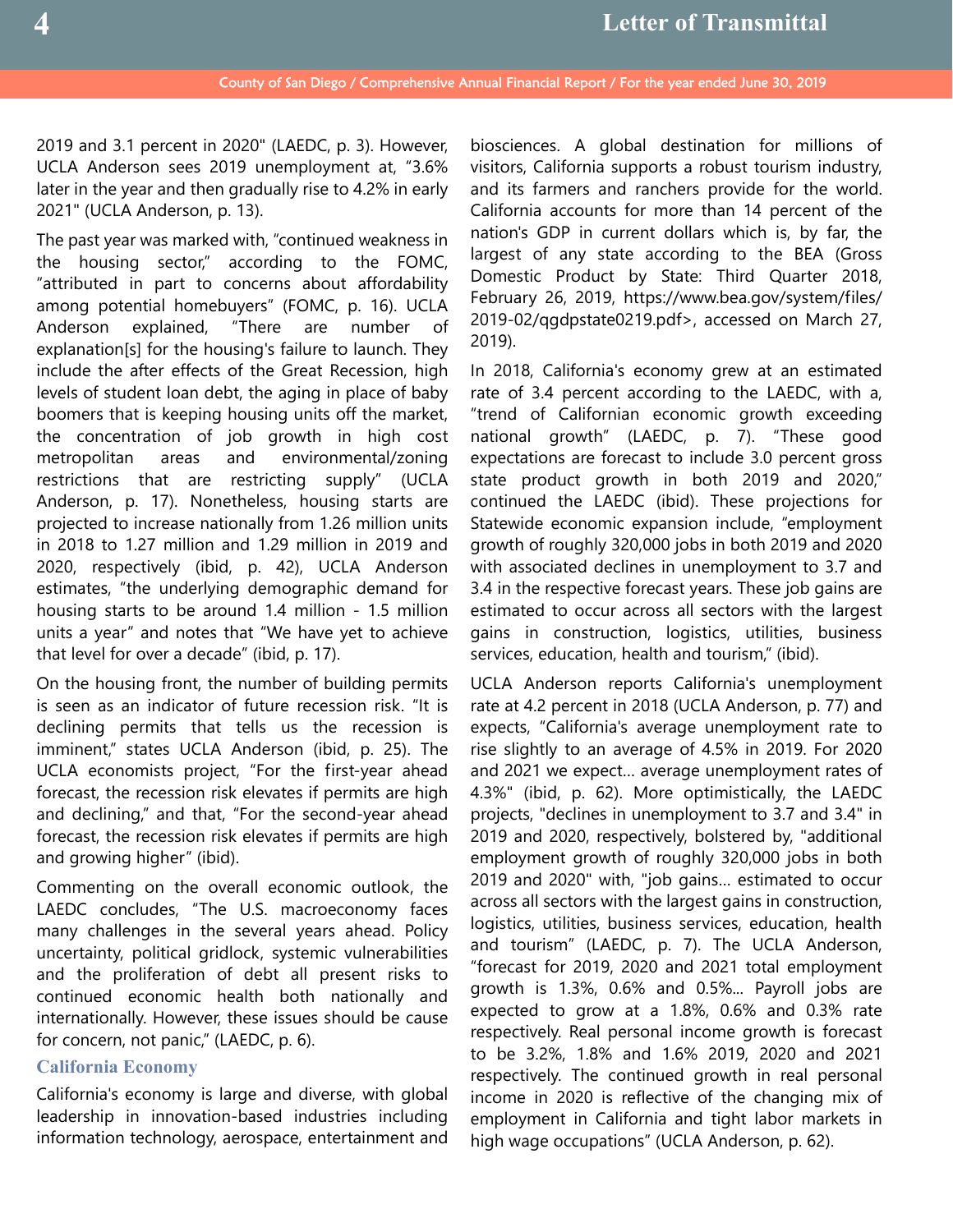A strong employment sector can support continued consumer spending and taxable sales, with positive results for sales tax revenue. UCLA Anderson reports that real taxable sales in California grew 2.9 percent in 2018, and will continue to grow by 2.5 percent in 2019, slowing to 1.4 percent in 2020 (UCLA Anderson, p. 77).

The projected job growth and wage gains may be positive news for some California residents. Yet, even with ongoing growth in the California economy, many residents face challenges from the State's high cost of living. "Economic hardship remains high in most parts of the state, even nearly a decade after the end of the Great Recession," notes the California Budget & Policy Center, which continued, "…the recovery remains uneven and elusive for many Californians" as evidenced by the State's poverty rates, high housing costs and continued income disparity ("California Budget Perspective 2019-20," March 2019, <https:// calbudgetcenter.org/wp-content/uploads/2019/03/ California-Budget-Perspective-2019-20\_03.2019.pdf>, accessed on March 27, 2019, p. 4).

In terms of housing, "The demand…, especially in coastal California, is also predicted to continue to motivate additional supply gains, with an over 8,000 year-over-year increase in permits in both 2019 and 2020. Despite these additions, home values are also expected to rise through 2020 to an average state value of over \$593,000 by the end of 2020" (LAEDC, p. 7). Despite these gains, experts continue to see weakness in California's ability to meet its housing demand. "Estimates vary regarding total housing stock shortfall; however, all estimates agree on the need for a significant acceleration of construction over the average of 100,000 units added per year between 2014 and 2018," comments the LAEDC (ibid). UCLA Anderson concludes, "even though there is a concerted effort to increase home construction in the State, in the near term it is likely to fail, and as a consequence our forecast for the California economy is weaker for 2019 and 2020…" (UCLA Anderson, p. 57). In fact, UCLA Anderson projects, "weaker housing markets into 2020," with, "housing starts in 2019 and 2020… revised downward… with a recovery in building beginning in 2021" (ibid, p. 61).

Housing affordability continues to challenge the State's growth. "Urban planners recommend that cities make every effort to keep the ratio of median household income to median house price under 4 to 1 to ensure a healthy economy and an undistorted housing market," cautions the LAEDC, which continued, "Currently no county in Southern California does so, and indeed the entire Southern California region averages a ratio of nearly 8 to 1, with the state not far behind" (LAEDC, p. 9). In fact, "more than half of California's renters and over a third of homeowners with mortgages have high housing costs," defined as shelter costs that exceed 30 percent of household income, according to the California Budget & Policy Center (California Budget & Policy Center, p. 10).

Continued lack of affordable housing presents nearterm and longer-range economic constraints. The LAEDC comments, "In addition to its short-term social considerations, the paucity of affordable housing in California arguably serves as the strongest short- and long-term structural economic headwind in the state. In the short-term, housing unaffordability hampers household formation, limits mobility and incentivizes talent to relocate out-of-state. Over the longer-term, the bifurcation of income distribution will worsen inequality; firms will relocate or select other states in the interest of their employees and labor costs; and economic growth will decelerate, decline or disappear" (LAEDC, p. 9).

### **San Diego Economy**

As of 2017, the San Diego region was home to more than 3.3 million residents, the second largest county in California in terms of population according to the U.S. Census Bureau ("Annual Estimates of the Resident Population for Counties: April 1, 2010 to July 1, 2017: 2017 Population Estimates," July 1, 2017, <https:// factfinder.census.gov/rest/dnldController/deliver?\_ts= 5 71917319874>, accessed on March 29, 2019). In 2017 the San Diego metropolitan region accounted for more than \$231.8 billion, or 8.3 percent of California's GDP, based on data from the BEA and 8.5 percent of the State's population, based on U.S. Census Bureau data.

The San Diego region includes the largest concentration of U.S. military in the world, making the military presence an important driver of the region's economy. In addition, San Diego is a thriving hub for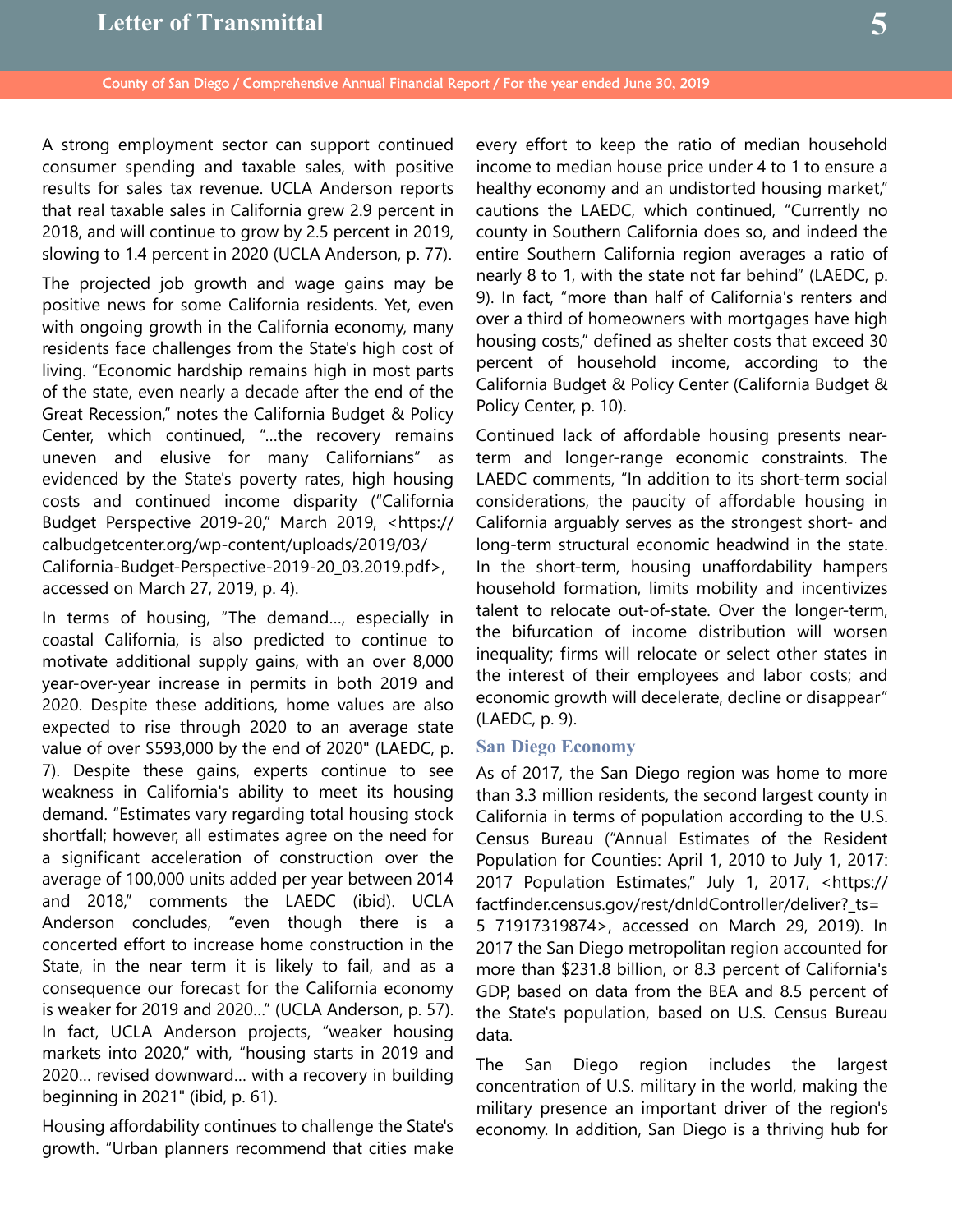the life sciences/biomedical and technology-oriented industries and a popular travel destination. The region's quality of life attracts a well-educated, talented workforce and well-off retirees which contribute to local consumer spending.

Overall, "San Diego's economy will likely run faster than the national economy in the coming year," according to a consensus of economists ("Economy: Defense, Tech and Tourism to Help S.D. Beat National Numbers," San Diego Business Journal, January 7, 2019, <https://www.sdbj.com/news/2019/jan/07/2019 - look - ahead - diverse - sectors - bring - balance econ/?page=1&>, accessed on March 29, 2019). According to the San Diego Business Journal, in 2019 "San Diego will continue to feel the benefits of its diversified economy, which does not rise and fall on the fortunes of a single vertical market. Real estate, technology and tourism are just some of its facets," (ibid). Dr. Lynn Reaser, chief economist of Point Loma Nazarene University's Fermanian Business & Economic Institute added, "San Diego's economy should slightly outperform the U.S. economy because of its core strengths in defense, technology and tourism," although, "Slowing global growth and higher interest rates may hold back economic growth," (ibid).

In 2018, San Diego County saw 3.0 percent growth in real Gross County Product, the county-level equivalent to GDP (LAEDC, p. 24). Gross County Product is anticipated to grow 2.9 percent and 2.8 percent in 2019 and 2020, respectively (ibid). Ray Major, Chief Economist for the San Diego Association of Governments (SANDAG) notes, "2019 is going to be [a] slower year than 2018. It's going to be a little bit rough especially when it comes to things like the stock market" ("What's In Store for San Diego's Economy In 2019?" KPBS Midday Edition, December 26, 2018, <https://www.kpbs.org/audioclips/42872/ #transcript>, accessed on March 29, 2019).

Slower growth could result in a slowdown of sales tax collection. According to the State's Legislative Analyst's Office, Sales and Use Tax generated an estimated \$25.9 billion Statewide in Fiscal Year 2018-19, an increase of 3.5 percent from the prior year, and is expected to grow by 3.7 in Fiscal Year 2019-20, slowing to 3.5 percent in Fiscal Year 2020-21 ("California's Fiscal Outlook," November 14, 2018, <https://lao.ca.gov/

reports/2018/3896/fiscal - outlook - 111418.pdf>, accessed on March 29, 2019, p. 23). Slowing economic conditions could constrain sales tax revenue growth from consumer spending. Alan Gin, Associate Professor of Economics at the University of San Diego noted a, "reverse wealth effect" (San Diego Business Journal). Gin explained, "Just as consumers feel more comfortable spending money when home values go up and the value of the market goes up (the wealth effect), they might restrain spending as they see the values of their homes decline, and the stock market decline" (ibid).

In terms of jobs, the region's employment showed positive results in 2018 with an unemployment rate of 3.3 percent, according to the California Employment Development Department. In the fourth quarter of 2018, "San Diego's unemployment rate remained below the state and national rates," according to the San Diego Regional Economic Development Corporation (EDC), which also noted, "When compared to its regional neighbors, San Diego's unemployment rate continued to fare better than both Riverside… and Los Angeles…" ("Unemployment," San Diego's Quarterly Economic Snapshot, March 2019, p. 1). Beacon Economics reported, "…nonfarm jobs in San Diego County grew at a year-over-year pace of 2.4%. Still, San Diego County's job growth over the past year slightly outpaced the state as a whole, where nonfarm jobs grew by 1.4%. Moreover, in absolute terms, San Diego County added 21,600 jobs from January 2018 to January 2019, outpacing other major metros including Orange County (+16,200 jobs) and the East Bay in Northern California (+15,500 jobs)" (The Regional Outlook San Diego, Spring 2019, <https:// beaconecon.com/publications/regional - outlook/ regional - outlook - san-diego/>, accessed on March 29, 2019). Looking toward the future, "Beacon Economics is forecasting the unemployment rate in San Diego County to remain in a narrow range around its current reading through the end of 2019. Total nonfarm employment in the County is expected to grow by 2.0% this year" (ibid).

Coupled with the region's low unemployment, local residents have experienced some growth in wages and personal income. Economist Major predicts, "… wages are going to improve [in 2019]… not necessarily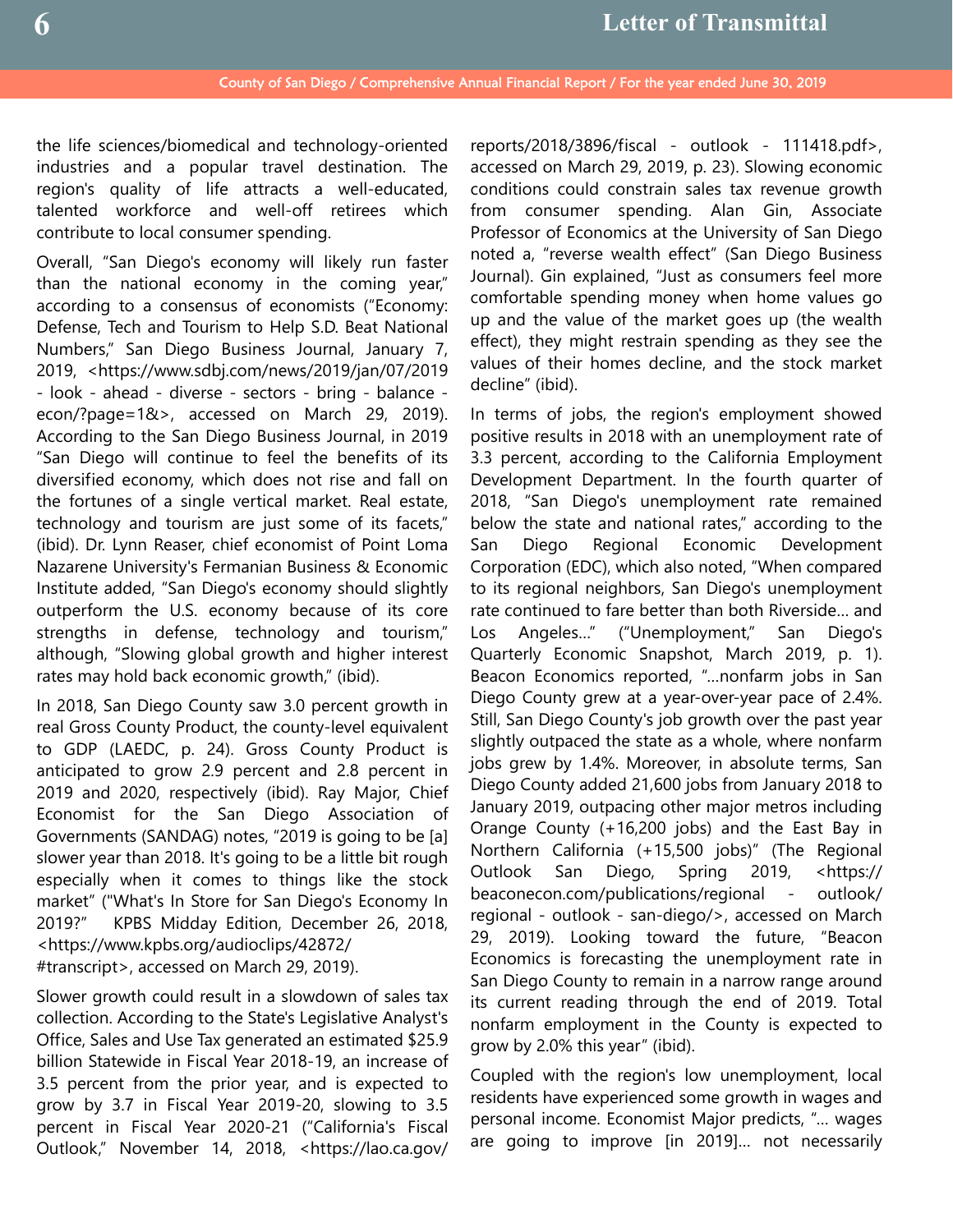because the minimum wage goes up but because employers are fighting harder for qualified employees. So after about ten years of no increase in real dollar terms in wages we're starting to see increases… I think in 2019 we're going to continue to see wage inflation" (KPBS). Of concern is the changing distribution of personal income gains across income levels. Major noted that, "in the past we have seen higher increases in the top 25 percent of wage earners" (ibid).

Inflation can have a dampening effect on the region's wage gains. SANDAG comments, "Real hourly wages (hourly wages that have been adjusted for inflation) have been flat in San Diego for a decade, while costs, primarily housing costs, have risen precipitously. This stagnation produces circumstances where despite an economy with low unemployment and generally excellent health, many San Diego residents are not able to participate in the prosperity. (Economic Prosperity, February 23, 2018, <http://sdforward.com/ docs / default-source / default - document - library/ economic-prosperity-white-paper\_march-2-2018.pdf? sfvrsn=ded4f965 0>, accessed on March 29, 2018, p. 6). Price inflation in the San Diego region, as measured by the U.S. Bureau of Labor Statistics' Consumer Price Index for All Urban Consumers (CPI-U), increased 3.4 percent from 2017 to 2018. UCLA Anderson projects that California's consumer prices will grow by 2.6 percent annually in both 2019 and 2020 (UCLA Anderson, p. 77).

San Diego housing is among the least affordable. The median price of a home in the region reached \$626,000 in the fourth quarter of 2018, keeping San Diego's housing market as the second most expensive in the nation according to the San Diego Regional EDC (San Diego Regional EDC, p. 3). "Median home price appreciation has been strong and consistent since 2015, with a compound annual growth rate of 6.7 percent," states the San Diego Regional EDC, which also noted, "… price growth accelerated in 2018, ending the year up 2.2 percent compared to last year" (ibid). As of February 2018, it is estimated that a salary of more than \$131,600 would be needed to afford the principal, interest, taxes and insurance payments on a local median priced home of \$626,000 in the San Diego-Carlsbad metropolitan region ("The Salary You Must Earn to Buy a Home in the 50 Largest Metros,"

February 25, 2019, <https://www.hsh.com/finance/ mortgage/salary - home - buying - 25 -cities.html#san - diego>, accessed on March 29, 2019).

Nonetheless, in the coming year the region's home prices are anticipated to continue increasing, and generating associated property tax revenue. Accordingly, "Beacon Economics expects the median price of an existing single-family home in San Diego to increase in 2019, but at a slower pace compared to the last few years" (Beacon).

While home sale prices have increased, overall sales activity has remained essentially unchanged. The San Diego Business Journal states, "If there is a weak spot in the real estate market heading into 2019, it is in single family home sales (San Diego Business Journal). According to Steve Fraioli, President of the San Diego Association of Realtors, "Personally, I expect we'll have a relatively flat year next year. It won't be great, it won't be bad" (ibid).

Looking to construction as an indicator of future activity in the residential real estate market, the San Diego Regional EDC reports that in 2018, "Housing permits slightly decreased year-over-year in San Diego, largely due to single-family housing declining by 13.5 percent," (San Diego Regional EDC, p. 3). However, the LAEDC projects that the region's housing permits will increase 7.1 percent in 2019, slowing to a 1.9 percent increase in 2020, citing, "… plans to eliminate barriers to housing construction [which] should help to ameliorate the housing crisis, although prices will remain high in the short term" (LAEDC, p. 24).

Outside of the single family home sector, according to the San Diego Business Journal, "Commercial real estate is expected to continue the strong pace it set in 2018" (San Diego Business Journal). "The outlook for 2019 is good with little likelihood of a slowdown, although rising interest rates could temper things" commented Tim Olson, Market Lead and Managing Director of the San Diego office of Jones Lang LaSalle, a commercial real estate firm (ibid).

Another measure of the housing market is the rate of foreclosures, as well as the companion indices of notices of loan default and deeds recorded (changes in ownership). According to the Assessor/Recorder/ County Clerk, foreclosures compared to total deeds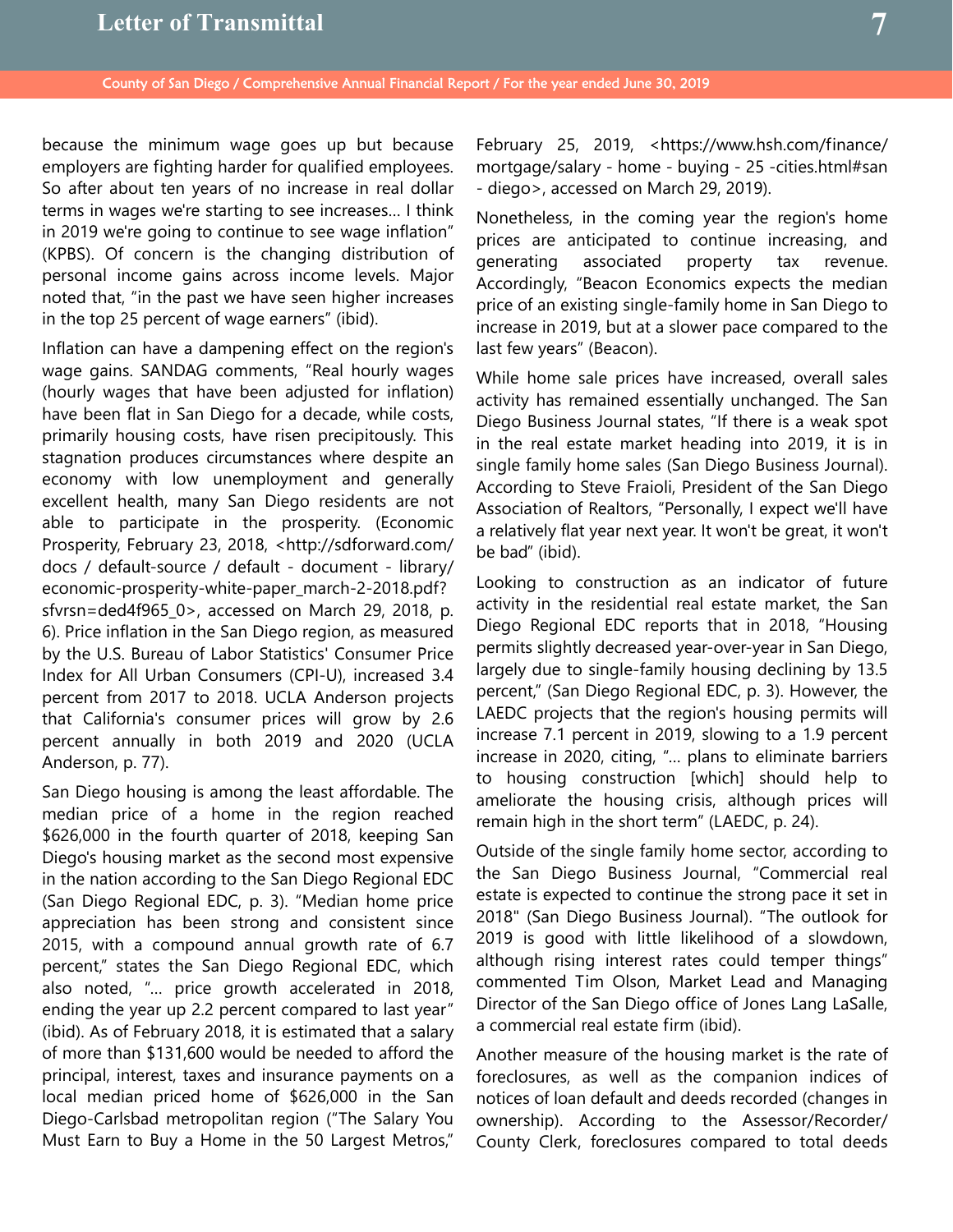recorded averaged 0.3 percent over the three-year period of 2003 through 2005, then rose significantly reaching 16.9 percent in 2008 and has declined to 0.6 percent in 2018. Total deeds recorded in 2018 were 111,382, a decrease of 9.9 percent from the previous year. Notices from lenders to property owners that they were in default on their mortgage loans peaked at 38,308 in 2009, and foreclosures reached a high of 19,577 in 2008. In comparison, San Diego County saw 3,239 Notices of Default in 2018, down 7.3 percent from the 2017 level. The percentage of properties with delinquent mortgage loans that went into foreclosure averaged at approximately 11.6 percent from 2003 through 2005. During the recession this indicator peaked at 57.5 percent in 2008 but since has declined to 21.1 percent in 2018, a decrease of 2.1 percent from 2017.

The visitor industry is the region's second largest export industry and, "employs 194,000 residents in fields directly related to the hospitality industry, including lodging, food service, attractions, and transportation," according to the San Diego Tourism Authority ("San Diego County 2019 Visitor Industry General Facts," <https://www.sandiego.org/-media/ files/research/facts/2019 - general - facts.pdf?la=en>, accessed on March 29, 2019). San Diego welcomes 35.8 million visitors annually who spend more than \$11.5 billion at local businesses (ibid). The San Diego Travel Forecast indicates that total visits to the region are anticipated to grow 2.0 percent annually in both 2019 and 2020, noting that, "for now, economic fundamentals and consumer confidence remain strong and are staving off the worst effects of persisting trade tensions. We expect visitation to continue to be supported both by day and overnight visitors through 2019" (Tourism Economics, San Diego Travel Forecast: December 2018, San Diego Tourism Authority, <https:/ /www.sandiego.org/ - /media/files/research/forecast/ sdcvb - forecast - final - draft - 12 - 2018.pdf?la=en>, accessed on March 29, 2019, p. 6). Nonetheless, total spending by visitors to the region is projected, "… to cool in 2019…, reflecting the similar cooling of economic conditions" (ibid, p.8). Looking further out, "… we expect expenditure growth to peak in 2020 before moderating over the outer years" (ibid).

Changing economic conditions impact the County's

revenue and workload, along with the strategies used to manage the public's resources.

### **County's Economic Base**

The County's economic stability is based on significant manufacturing presence and innovation clusters (e.g. energy storage, cyber-security, and clean tech), a large tourist industry attracted by the favorable climate of the region, a considerable defense-related presence from federal spending, and a thriving hub of biotech and telecommunications industries. Highlights of seasonally unadjusted County employment as of July 2019 data from the California Employment Development Department Labor Market Information Division are listed below:

- Non-farm industry employment totals 1.5 million jobs. This represents a gain of nearly 30,000 jobs from July 2018. Agriculture includes 9,000 jobs, or 0.6 percent of all industries in the region.
- Goods-producing industries make up 13.7 percent of non-farm employment or 206,300 jobs. The most significant sectors include manufacturing, which accounted for 7.7 percent of non-farm employment or 117,000 jobs; and construction, which accounted for 5.9 percent of total non-farm employment or 88,900 jobs.
- Private (non-government) services industries constitute the largest share of employment in the region and accounted for 70.3 percent of total non-farm employment, with more than 1.0 million employed.
- Of these, professional and business services make up the largest non-government sector, comprising 17.1 percent of total non-farm employment, totaling 258,600 jobs. Other large non-government sectors in the private services industry category include: trade, transportation and utilities (221,200 jobs); educational and health services (213,300 jobs); and leisure and hospitality (210,600 jobs).
- Government accounted for 16.0 percent of total non-farm employment, or 242,300 jobs. San Diego's local governments, including education, contribute significantly to this sector.

County revenues that are affected by the state of the local economy include property taxes, sales taxes, and charges for services. Key factors impacting these revenues include real estate activity and consumer spending which are in turn greatly influenced by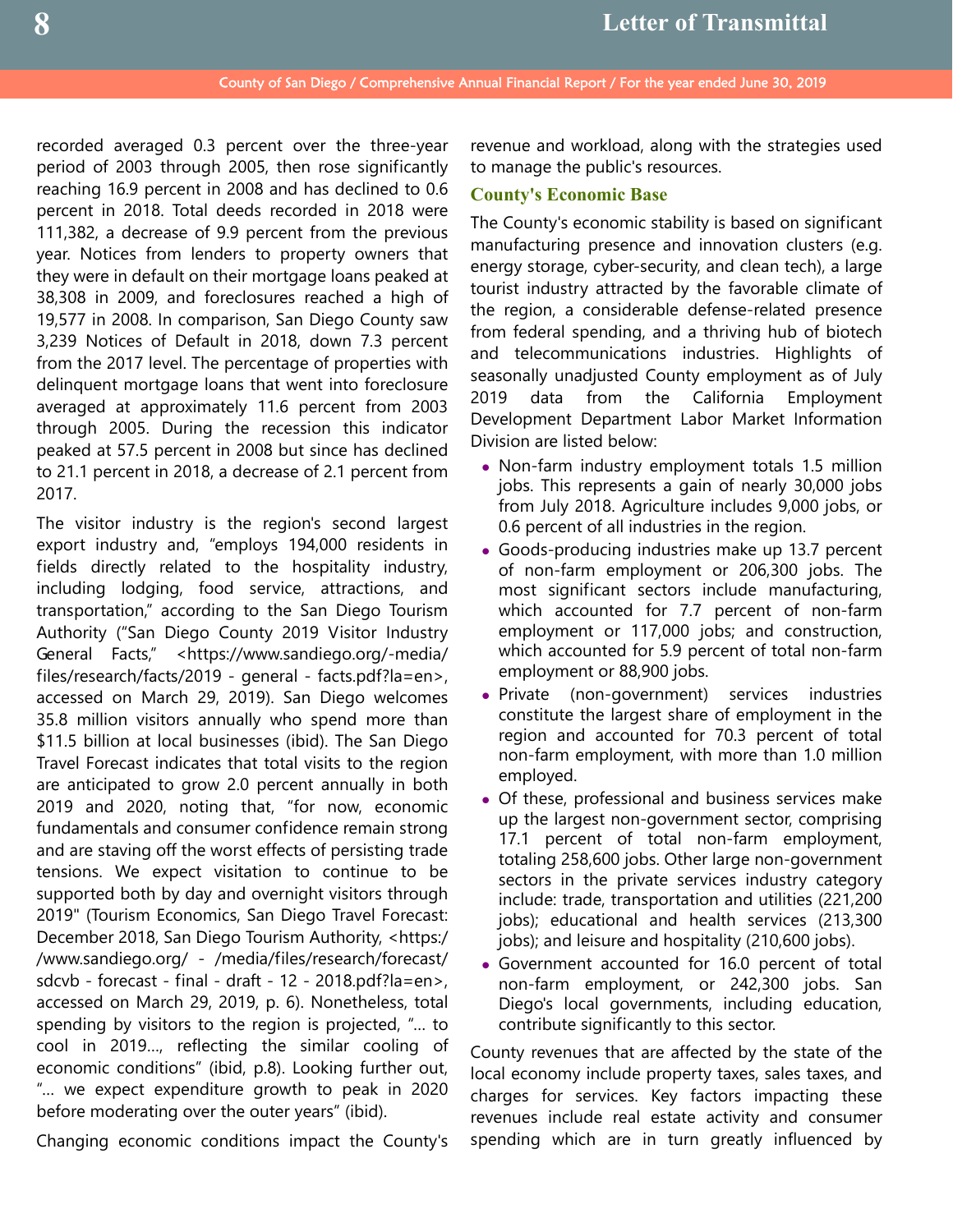interest rates and employment levels. Short and longterm interest rates remain low by historical standards.

## **General Management System**

The General Management System (GMS) is the County of San Diego's ("County") foundation that guides operations and service delivery to residents, businesses and visitors. The GMS outlines the County's strategic intent, prioritizes its goals and use of resources, describes how it monitors progress on performance, ensures collaboration and recognizes accomplishments in a structured, coordinated way. By communicating and adhering to this business model, the County of San Diego is able to maintain an organizational culture that values transparency, accountability, innovation, and fiscal discipline and that provides focused, meaningful public services.

At the heart of the GMS are five overlapping components which ensure that the County asks and answers crucial questions, as well as completes required deliverables:

- Strategic Planning
- Operational Planning
- Monitoring and Control
- Functional Threading
- Motivation, Rewards and Recognition

These five GMS components form an annual cycle that is renewed each fiscal year with review of the Strategic Plan and development of a new Operational Plan. More information about the GMS and the Strategic Plan is available online at: www.sdcounty.ca.gov/cao/.

# **Context for Strategic and Operational Planning**

To be effective, the goals that the County sets and the resources that are allocated must be consistent with the purpose of the organization. The context for all strategic and operational planning is provided by the County's vision; a vision that can only be realized through strong regional partnerships with the community, stakeholders and employees.

# **Vision:**

A region that is Building Better Health, Living Safely and Thriving - Live Well San Diego

## **Mission:**

To efficiently provide public services that build strong and sustainable communities

## **Values:**

The County recognizes that "The noblest motive is the public good." As such, there is an ethical obligation for employees to uphold basic standards as we conduct operations. The County is dedicated to:

- Integrity Character First
	- We maintain the public's trust through honest and fair behavior
	- We exhibit the courage to do the right thing for the right reason
	- We are dedicated to the highest ethical standards
- Stewardship Service Before Self
	- We are accountable to each other and the public for providing service and value
	- We uphold the law and effectively manage the County's public facilities, resources and natural environment
	- We accept personal responsibility for our conduct and obligations
	- We will ensure responsible stewardship of all that is entrusted to us
- Commitment Excellence in all that we do
	- We work with professionalism and purpose
	- We make a positive difference in the lives of the residents we serve
	- We support a diverse workforce and inclusive culture by embracing our differences
	- We practice civility by fostering an environment of courteous and appropriate treatment of all employees and the residents we serve
	- We promote innovation and open communication

## **Strategic and Operational Planning (Budgetary) Process**

The County ensures operations are strategically aligned across the organization by developing a five year Strategic Plan that sets forth priorities the County will accomplish with public resources. The Strategic Plan is developed by the Chief Administrative Officer (CAO) and the County Executive Team, based on the policies and initiatives set by the Board of Supervisors,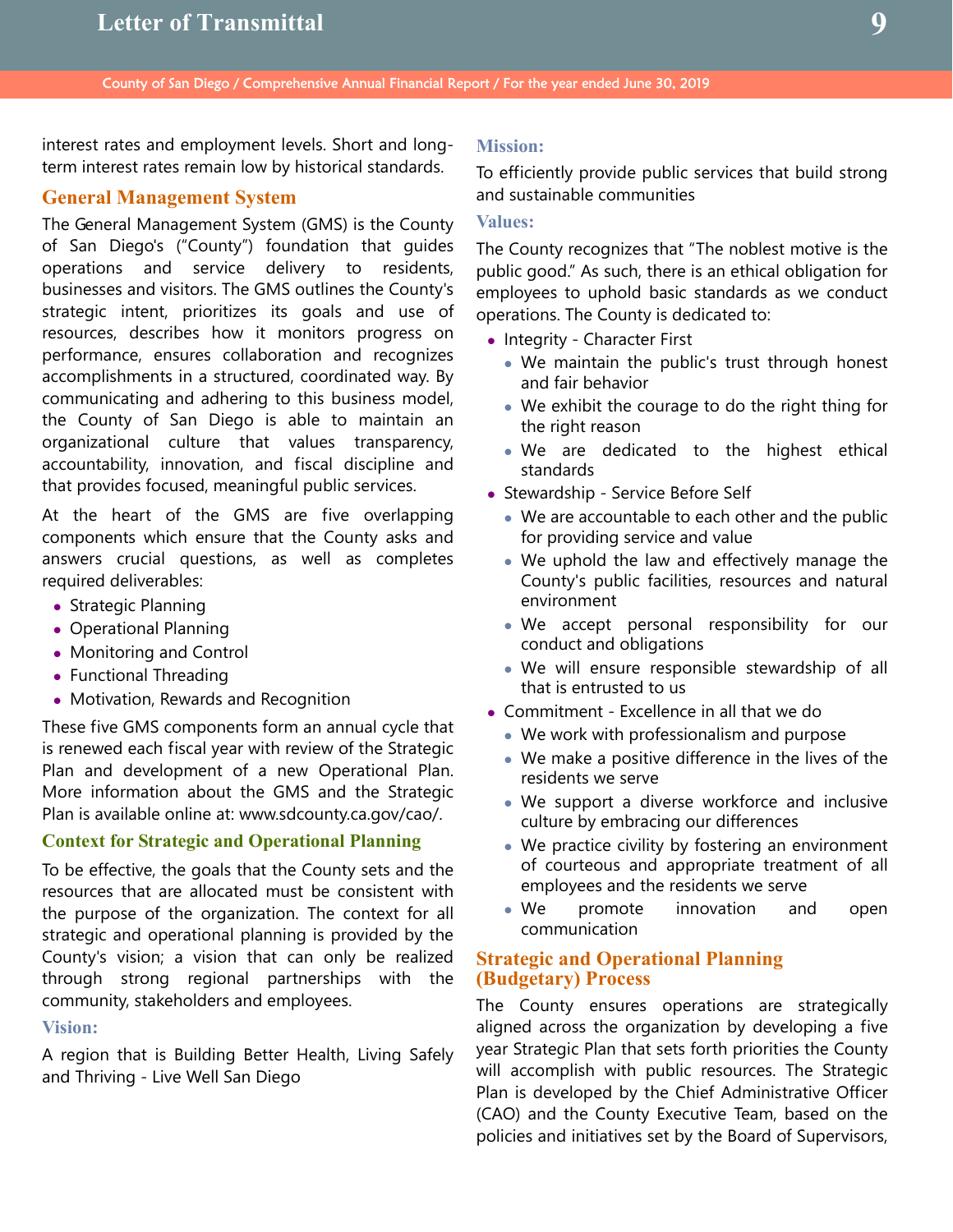an enterprise review of the issues, risks and opportunities facing the region and reflects the changing environment, economy and community needs. All County programs support at least one of these four Strategic Initiatives through Audacious Visions, Enterprise-Wide Goals and departmental objectives that make achievement of the initiatives possible. The Strategic Initiatives include:

- Building Better Health
- Living Safely
- Sustainable Environments/Thriving
- Operational Excellence

The Operational Plan provides the County's detailed financial plan for the next two fiscal years. However, pursuant to Government Code Section 29000 et seq., State law allows the Board of Supervisors to formally adopt only the first year of the Operational Plan as the County's budget. The Board approves the second year of the plan in principle for planning purposes. To demonstrate that resources are allocated to support the County's Strategic Plan, all program objectives in the Operational Plan and department performance measures are aligned with the County's Strategic Initiatives, Audacious Visions and/or Enterprise-Wide Goals.

State law permits modifications to the adopted budget during the year with approval by the Board of Supervisors, or in certain instances, by the Deputy Chief Administrative Officer/Auditor and Controller. The Chief Administrative Officer reviews the status of the County's performance against the budget, and requests adjustments as needed, in a quarterly status report to the Board of Supervisors.

## **Financial (Budgetary) Policies**

California Government Code (GC) Sections 29000 through 29144 provide the statutory requirements pertaining to the form and content of the County's budget. Government Code Section 29009 requires a balanced budget in the recommended, adopted and final budgets, defined as "funding sources shall equal the financing uses."

County Charter Section 703 establishes the Chief Administrative Officer as responsible for all Groups/ Agencies and their departments (except departments with elected officials as department heads), for

supervising the expenditures of all departments and for reporting to the Board of Supervisors whether specific expenditures are necessary.

County Code of Administrative Ordinances Article VII establishes the components and timeline for the budget process and establishes the Chief Administrative Officer as responsible for budget estimates and submitting recommendations to the Board of Supervisors. This article also establishes guidelines for the use of fund balance and the maintenance of reserves in order to protect the fiscal health and stability of the County. Expenditures for services are subject to fluctuations in demand and revenues are influenced by changes in the economy and State and federal regulations. This section ensures the County is prepared for unforeseen events by establishing, maintaining and replenishing prudent levels of fund balance and reserves, and by ensuring that all one-time resources generated by the County are appropriated for one-time expenditures only.

The County has the following financial policies that serve as guidelines for the budget process:

## **Board of Supervisors Policies**

A-136 Use of County of San Diego General Management System for Administration of County Operations: Establishes the General Management System (GMS) as the formal guide for the administration of County departments, programs and services, and ensures that all County departments and offices operate in compliance with the GMS.

B-29 Fees, Grants, Revenue Contracts - Department Responsibility for Cost Recovery: Provides a methodology and procedure to encourage County departments to recover full cost for services whenever possible.

B-37 Use of the Capital Program Funds: Establishes funding methods, administration and control, and allowable uses of the Capital Program Funds.

B-58 Funding of the Community Enhancement Program: Establishes guidelines and criteria for allocating the appropriations for the Community Enhancement Program.

B-63 Competitive Determination of Optimum Service Delivery Method: Provides that selected departments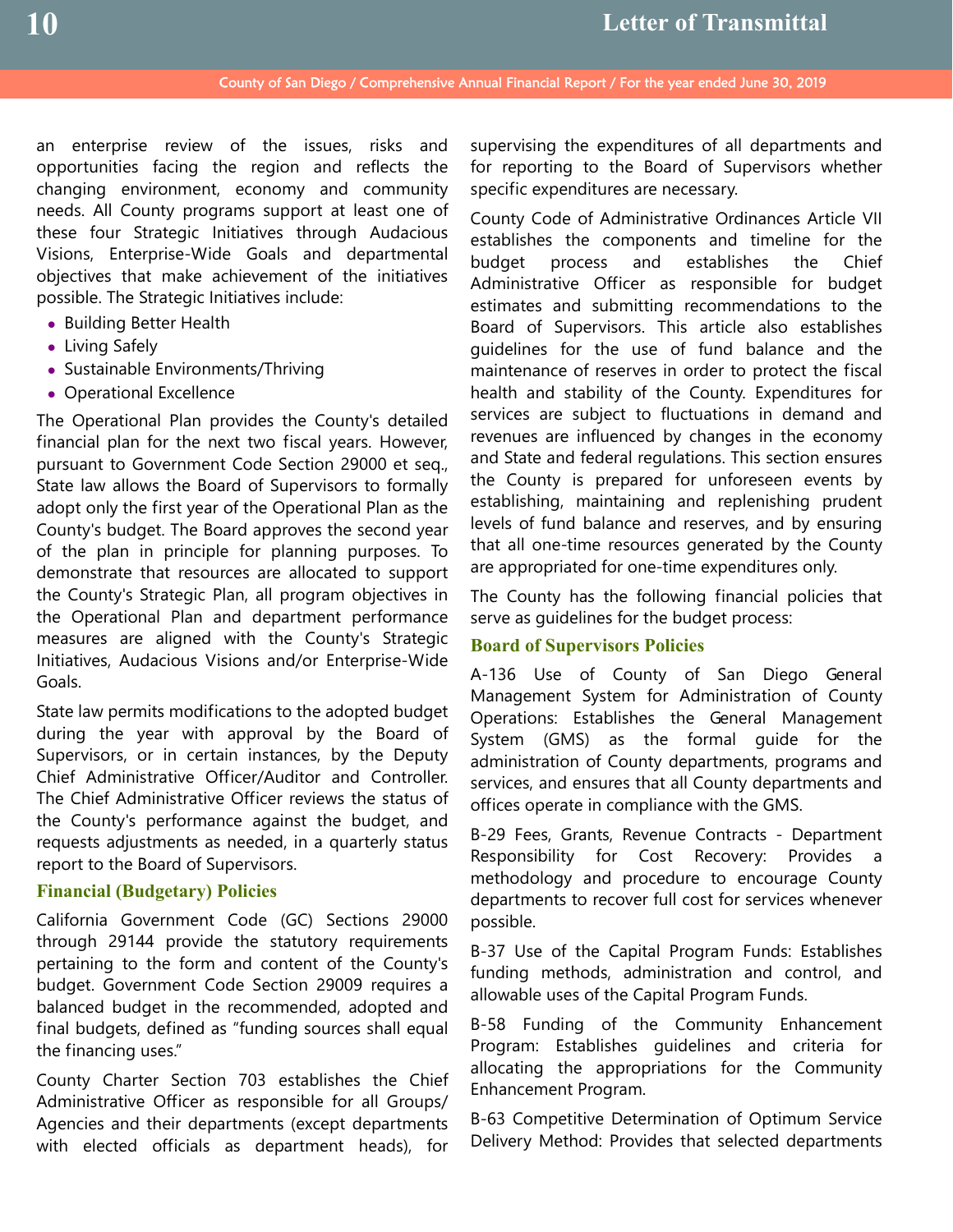# **Letter of Transmittal**

County of San Diego / Comprehensive Annual Financial Report / For the year ended June 30, 2019

analyze services, either County-operated or contracted, to determine if the quality, economy and productivity are equal to that of an alternative delivery method, including other government agencies, and to determine how the revenues can be maximized so the highest level or volume of services can be provided.

B-65 Long-Term Obligations and Financial Management Policy: Governs the management and planning for the long-term financial outlook and obligations that bear the County of San Diego's name or name of any related Agency for the County.

B-72 Neighborhood Reinvestment Program: Establishes guidelines and criteria for allocating the appropriations for the Neighborhood Reinvestment Program.

E-14 Expenditure of Tobacco Settlement Revenue in San Diego County: Establishes that revenue received from the Tobacco Master Settlement Agreement (1998) shall be allocated to support a comprehensive tobacco control strategy, to increase funding for health care-based programs, and to supplement, but not replace, existing health care revenue.

M-13 Legislative Policy: State-Mandated Local Program Costs: Calls on the State and Federal Legislatures to encourage equitable reimbursement of mandated program costs.

# **Administrative Manual**

0030-01 Procedure for Fees, Grants and Revenue Contracts for Services Provided to Agencies or Individuals Outside the County of San Diego Organization: Establishes a procedure within the framework of Board of Supervisors Policy B-29, to serve as guidance in the process of recovering full costs for services provided to agencies or individuals outside the County of San Diego organization under grants or contracts or for which fees may be charged.

0030-06 State Mandated Cost Recovery: Establishes guidelines to attempt full recovery of all Statemandated costs resulting from chaptered legislation and executive orders.

0030-10 Transfers of Appropriations Between Objects within a Budget Unit: Establishes a procedure authorizing the Auditor and Controller, under the direction of the CAO, to transfer appropriations between objects within a budget unit (department).

0030-14 Use of One-Time Revenues: Establishes that one-time revenue will be appropriated only for onetime expenditures such as capital projects or equipment, not for ongoing programs.

0030-18 Establishing Funds and Transfer of Excess Cash Balances to the General Fund: Establishes the procedure for approval and establishment of funds and a policy to transfer cash balances into the General Fund, as authorized by California Government Code Section 25252.

0030-22 Revenue Management - Auditor and Controller Responsibilities: Establishes the Auditor and Controller as responsible for reviewing and evaluating revenues from all sources in order to maximize these revenues within legal provisions and to institute internal controls and systems to be used by departments to estimate, claim, and collect revenues.

0030-23 Use of the Capital Program Funds (CPFs), Capital Project Development and Budget Procedures: Establishes procedures for developing the scope of capital projects, monitoring the expenditure of funds for capital projects, timely capitalization of assets and closure of capital projects within the CPFs.

## **Strategic Initiatives and Achievements**

Strategic planning communicates the County's strategic direction for the next five years. The Strategic Plan explains the County's four strategic initiatives, in addition to its vision, mission and values. The four strategic initiatives focus on how the County achieves the vision of a region that is Building Better Health, Living Safely and Thriving.

The five-year Strategic Plan is developed by the Chief Administrative Officer, the Assistant CAO/Chief Operating Officer, the five General Managers and the Strategic Planning Support Team based on the policies and initiatives set by the Board of Supervisors and a countywide review of the risks and opportunities facing the region.

The four strategic initiatives are:

 **Building Better Health** - ensure every resident has the opportunity to make positive healthy choices, that San Diego County has fully optimized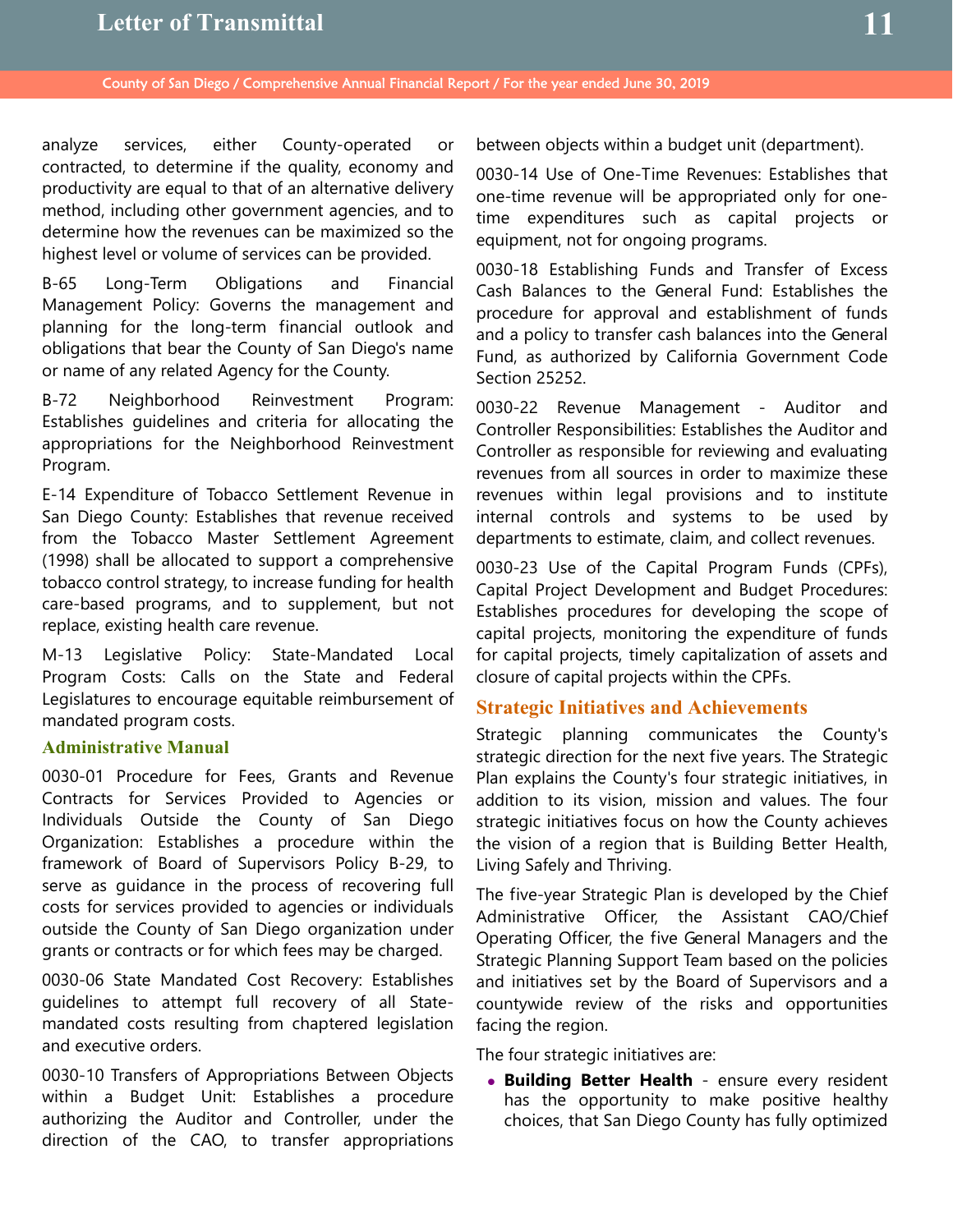its health and social service delivery system and makes health, safety and thriving a focus of all policies and programs.

- **Living Safely** make San Diego the safest and most resilient community in the nation, where youth are protected and the criminal justice system is balanced between accountability and rehabilitation.
- **Sustainable Environments/Thriving** strengthen the local economy through planning, development and infrastructure, protect San Diego's natural and agricultural resources and promote opportunities for residents to engage in community life and civic activities.
- **Operational Excellence** promote continuous improvement in the organization through problem solving, teamwork and leadership, focus on customers' needs and keep employees positive and empowered.

Strategic planning starts with audacious visions, which are bold statements detailing the impact the County wants to make in the community. Enterprise-wide goals (*EWGs*) support the audacious visions by focusing on collaborative efforts that inspire greater results than any one department could accomplish alone. Audacious visions and *EWGs* are developed to support each of the strategic initiatives.

County *EWGs* for each Initiative include:

## **Building Better Health**

- Promote the implementation of a service delivery system that is sensitive to individuals' needs
- Strengthen the local food system and support the availability of healthy foods, nutrition education and nutrition assistance for those who need it

## **Living Safely**

- Encourage and promote residents to take important and meaningful steps to protect themselves and their families for the first 72 hours during a disaster
- Plan, build and maintain safe communities to improve the quality of life for all residents
- Expand data-driven crime prevention strategies and utilize current technologies to reduce crime at the local and regional level
- Strengthen our prevention and enforcement strategies to protect our children, youth and older adults from neglect and abuse
- Fully implement a balanced-approach model that reduces crime by holding offenders accountable while providing them access to rehabilitation
- Use evidence-based prevention and intervention strategies to prevent youth from entering the juvenile justice system or progressing in delinquency or crime

### **Sustainable Environments/Thriving**

- Provide and promote services that increase the well-being of our residents and increase consumer and business confidence
- Enhance the quality of the environment by focusing on sustainability, pollution prevention and strategic planning
- Foster an environment where residents engage in recreational interests by enjoying parks, open spaces and outdoor experiences
- Create and promote diverse opportunities for residents to exercise their right to be civically engaged and find solutions to current and future challenges

## **Operational Excellence**

- Promote a culture of ethical leadership and decision making across the enterprise
- Align services to available resources to maintain fiscal stability
- Provide modern infrastructure, innovative technology and appropriate resources to ensure superior service delivery to our customers
- Strengthen our customer service culture to ensure a positive customer experience
- Develop, maintain and attract a skilled, adaptable and diverse workforce by providing opportunities for our employees to feel valued, engaged and trusted
- Pursue policy and program change for healthy, safe and thriving environments to positively impact residents
- Leverage internal communication resources, resource groups and social media to enhance employee understanding of the County's vision, *Live Well San Diego*.

Within the structure of the two-year operational planning process, the County plans for and attains interim progress toward achievement of the Strategic Initiatives. Some of the highlights over the last year include: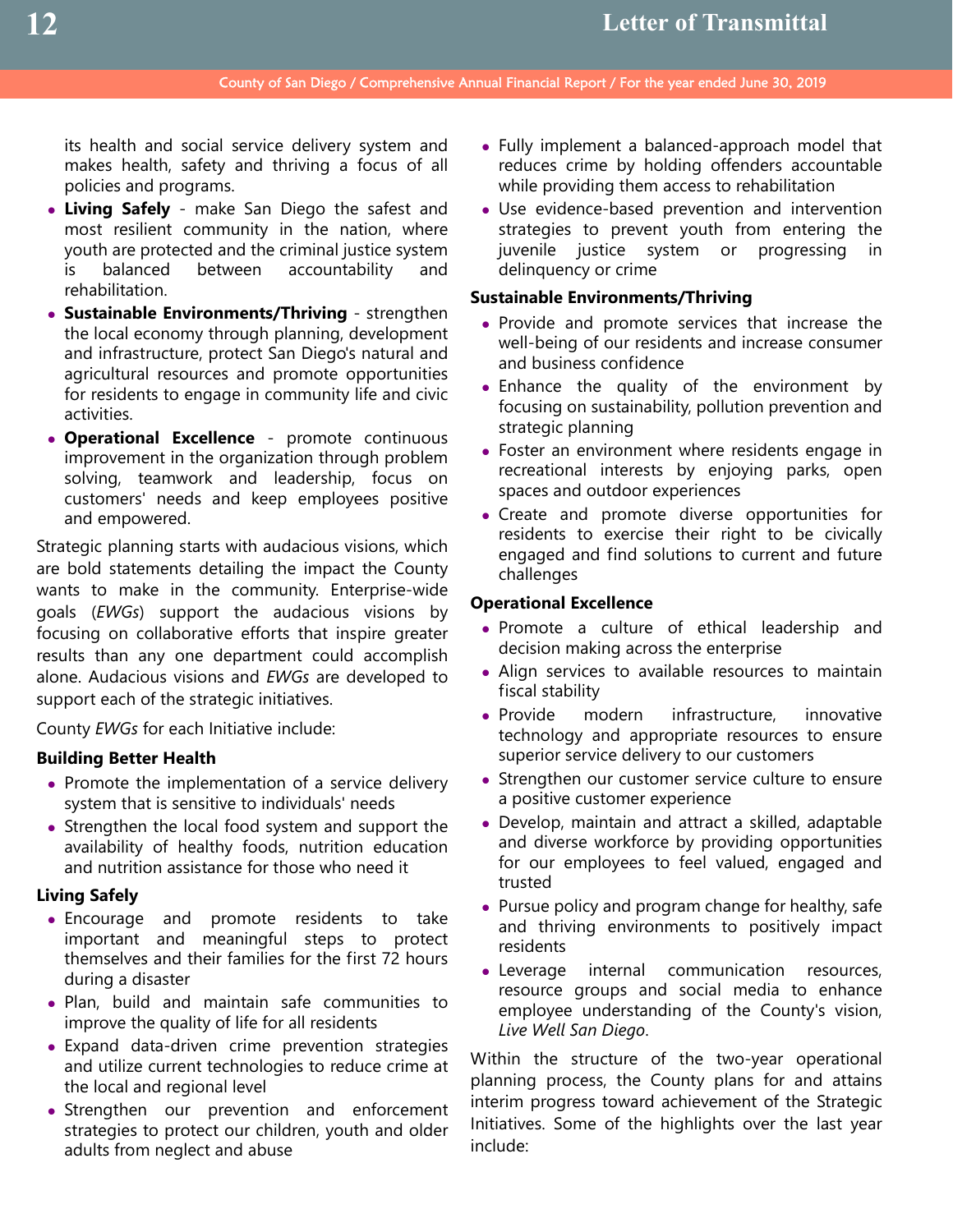# **Building Better Health**

- The County increased opportunities for the public to recreate by constructing 11 new park and park improvement projects, including: Steele Canyon Synthetic Turf, Lamar Park Playground Improvements, Lamar Park Off Leash Area, Borrego Springs Park, San Dieguito Playground Replacement project, Dos Picos Cabins, San Dieguito Park ADA Improvements, Lindo Lake ADA Improvements, Glen Abbey Trail, Sweetwater Community Garden, and Clemmens Lane Soccer Improvements.
- Trauma-Informed System Integration: Recognized by the National Association of Counties (NACo) for implementing an innovative comprehensive approach to building resilience in customers and staff. HHSA integrated trauma-informed principles into its policies, practices, environments and services to improve the wellbeing of the community and staff. This was done through various employee training programs and discussions and building an interior design that is sensitive to the populations served.

# **Living Safely**

- The Office of the District Attorney convened a Mental Health Summit with justice partners, the Health and Human Services Agency, the defense bar, mental health consumers, service providers and other community-based organizations. The summit resulted in the creation of the "Blueprint for Mental Health Reform - Transforming Criminal Justice Responses to Individuals Living with Mental Illness." The Blueprint represents a strategy for identifying early interventions for offenders living with mental illness to receive supportive services and lessen their involvement with the justice system.
- The County Communications Office received a national award for video content from the National Association of Telecommunications Officers and Advisors (NATOA). A County News Center video public service announcement on earthquake preparedness took top honors in the Public Safety category.
- The Department of the Public Defender established a Youth Council comprised of high school students representing six high schools. Attorney advisors from the Public Defender trained and guided this

diverse group of students as they built a collective and positive voice on issues that had an immediate effect on their community. Youth Council members gained skills to impact their own lives and the lives of others as they learned to work together toward a common goal.

• Implemented the enterprise wide "Stop the Bleed" program at the direction of the Board of Supervisors. This nationwide initiative encourages bystanders to become trained, equipped, and empowered to help in a bleeding emergency before professional help arrives. The Stop the Bleed program includes the placement of bleeding control kits co-located with existing Automatic External Defibrillators (AEDs) in County facilities and ensuring County employees have access to training and education regarding the use of bleeding control kits as an added component of the County's existing safety initiatives.

# **Sustainable Environments/Thriving**

- . The County Communications Office received a national award for video content from the National Association of Telecommunications Officers and Advisors (NATOA). A County News Center video on Parks and Recreation's Discovery Program won first place in the Children's category.
- A Climate Action Plan approved by the Board of Supervisors on February 14, 2018 lays out how the County will reduce greenhouse gas emissions for the unincorporated areas of the region. The plan encourages installing solar photovoltaic panels on existing homes and on County facilities; increasing renewable energy overall; diverting more trash away from landfills; and installing electric vehicle charging stations throughout the region. As part of a \$2 million tree-planting program, the County planted more than 6,518 trees on public lands. County inspectors inspected 9,579 detection traps for invasive pests last year that could have damaged our \$1.77 billion agriculture industry. South county beach water monitoring was increased from four to nine water-sampling locations to monitor health standards at the region's beaches and increased the frequency of testing in all south county locations to twice weekly. In addition, County programs are in place to remove high-polluting vehicles and engines from service throughout the region.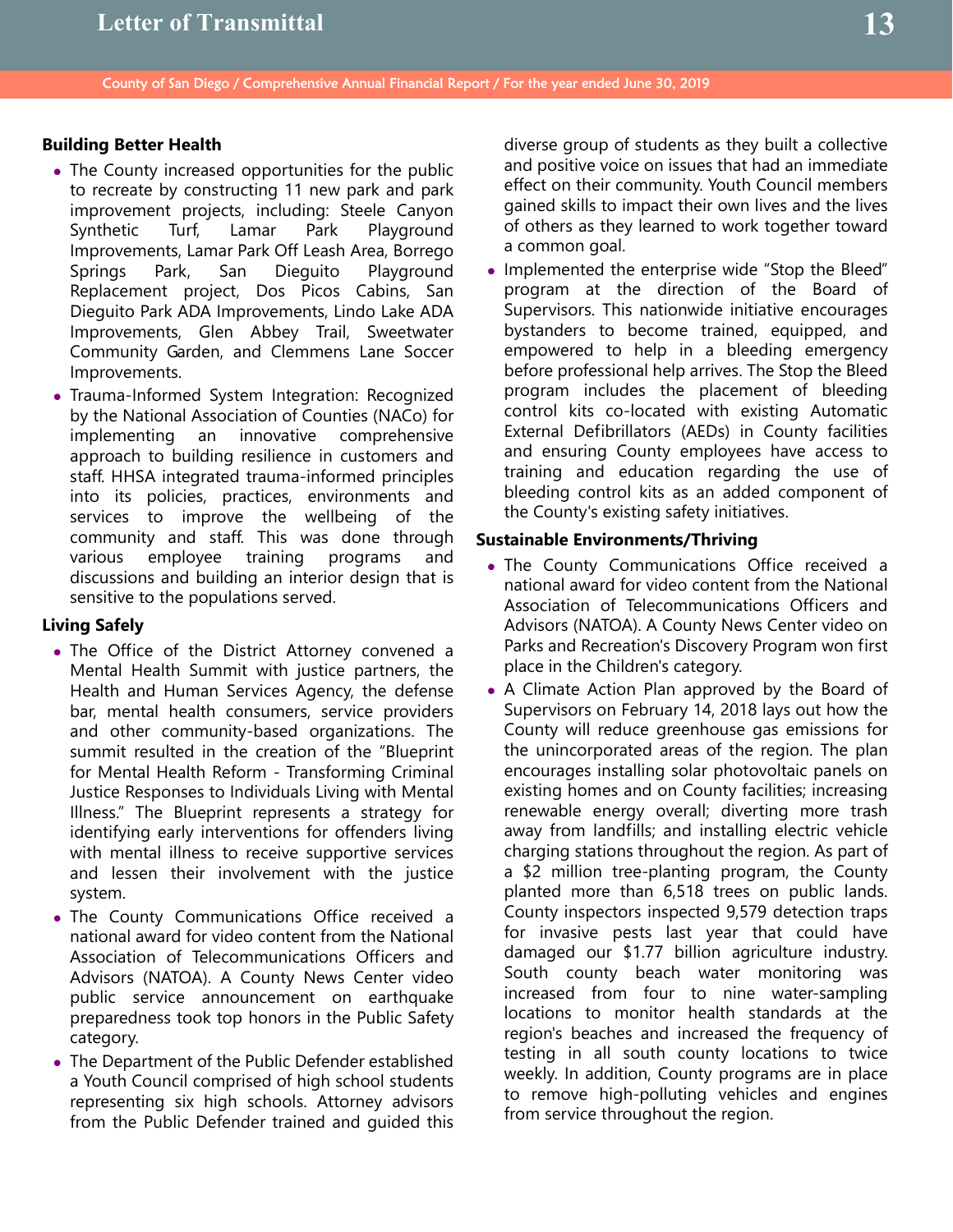• The County of San Diego has become the first county in California and the second in the nation to receive the US Green Building Council's highest distinction of Platinum LEED for Communities certification. This certification evaluates overall community performance in sustainability and quality of life, and recognizes the County as a national leader and innovator in sustainability. The certification process measured the County's performance on energy, waste, transportation, education, health, safety, prosperity and equitability.

## **Operational Excellence**

- Opened the new North Coastal Live Well Health Center in Oceanside in December 2018, offering behavioral health treatment and recovery services and resources for military and veterans. The center is located on the site of a former County facility and will eventually house a public health clinic. Three mental health programs will be located on site. The North Coastal Mental Health Clinic will provide counseling, case management, employment services and outpatient mental health medication management for those 18 years and older with a serious mental illness. The Mariposa Clubhouse provides member-driven social, rehabilitative, recovery and vocational services for adults with a serious mental illness. The North Coastal Regional Recovery Center provides outpatient substance use disorder treatment services for adults. The mental health center and clubhouse are operated by Mental Health Systems, Inc. and the recovery center is operated by the McAlister Institute. The center also includes a Military and Veterans Resource Center that will connect veterans with resources and benefits. It will also host several community-based organizations dedicated to assisting veteran and active duty military.
- The Office of Emergency Services led the regional development of a post-disaster interim housing plan for the region. Coordinated with local emergency managers, building officials, social services, non-governmental organizations (NGOs) and others in the development of a plan that is consistent with the National Disaster Housing Strategy, which incorporated nationwide best practices and lessons learned. The final plan included strategies to respond to immense housing loss, expedite the consolidation and

closure of emergency shelters, and transition to intermediate housing options and long-term housing solutions.

- The Department of Purchasing & Contracting received the Outstanding Agency Accreditation Achievement Award from the National Institute for Public Procurement (NIGP). NIGP recognizes agencies that are leaders in the public procurement sector. The County of San Diego is the first county in California to receive such accreditation and is among 61 other accredited agencies nationwide.
- The County's land use and environment departments also implemented a new Un-piloted Aerial System program to collect data for improved management of agricultural pests, monitor biological preserve areas, map and manage public improvement projects, conduct damage assessment and monitor aging infrastructure.
- Won a national award as the 2018 Public Passport Acceptance Facility of the Year by the United States Department of State for the implementation of an online appointment system that greatly enhanced the ability to serve customers efficiently and conveniently.

## **Certificate of Achievement**

The Government Finance Officers Association of the United States and Canada (GFOA) awarded a Certificate of Achievement for Excellence in Financial Reporting to the County for its comprehensive annual financial report (CAFR) for the fiscal year ended June 30, 2018. In order to be awarded a Certificate of Achievement, a government must publish an easily readable and efficiently organized CAFR. This report must satisfy both generally accepted accounting principles and applicable legal requirements.

A Certificate of Achievement is valid for a period of one year only. We believe that our current comprehensive annual financial report continues to meet the Certificate of Achievement Program's requirements and we are submitting it to the GFOA to determine its eligibility for another certificate.

# **Other Awards and Recognitions**

The County of San Diego workforce continually plans to cut costs, streamline processes, incorporate the newest technology and expand services to improve the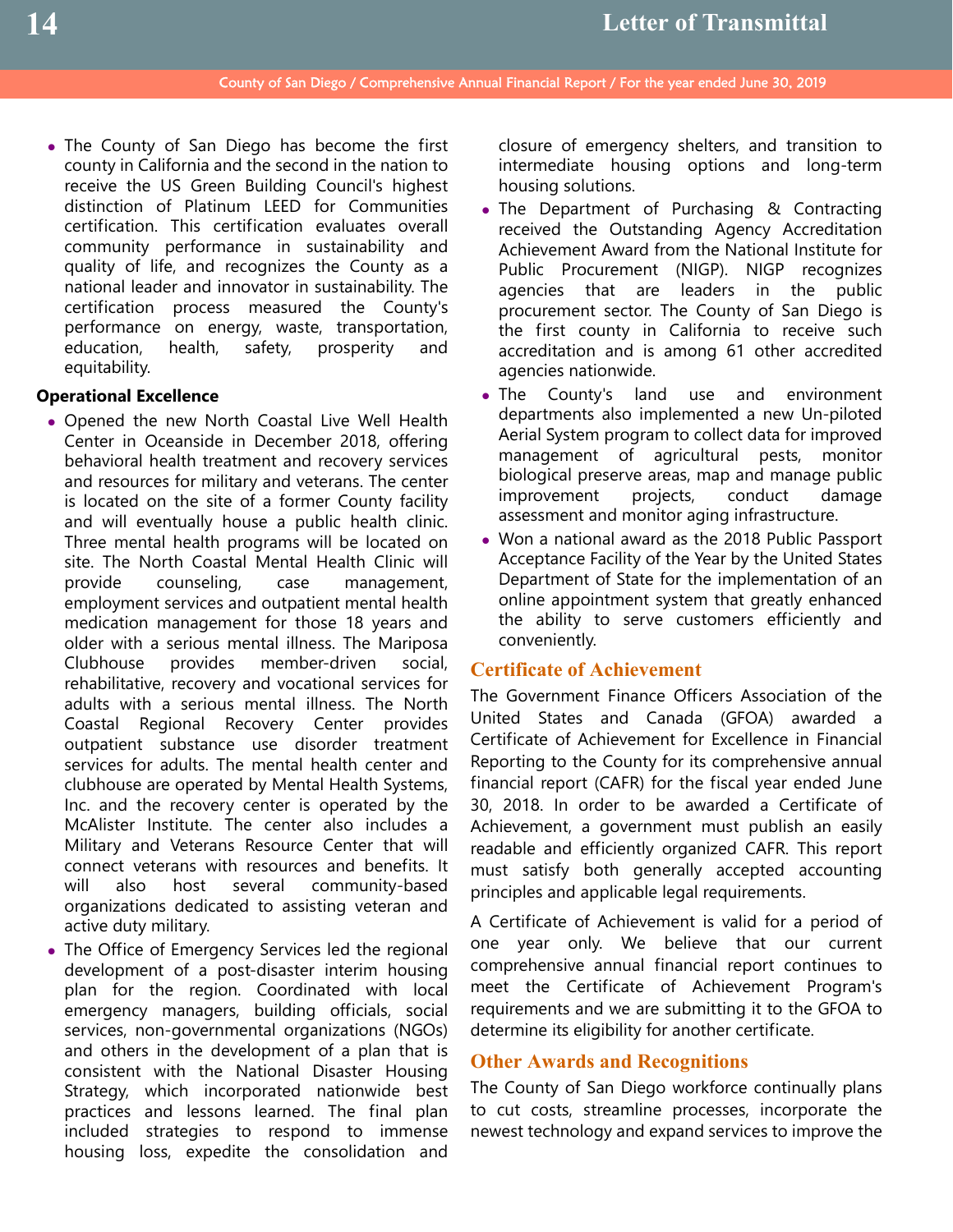lives of residents and save taxpayer dollars. While the goal is to improve communities, it is gratifying to be recognized for those efforts. The following is a sample of the recognition the County received during the past fiscal year for its leadership and excellence in operations:

- The County earned 44 Achievement Awards from the National Association of Counties (NACo) for its innovative programs. Some of the award-winning programs include:
	- The San Diego Sheriff's Department PROGRESS Program. The San Diego Sheriff's Department and the County are committed to reducing the number of people with mental illnesses in jails. Programming for Reentry, Support and Stability is an alternative custody program for men with non-violent charges who have mild to moderate mental illness. They serve their custody time at a community-based location, rather than jail, while participating in psycho/social, educational/ vocational and wellness programs.
	- Conversion to Dynamic Paperless Workflow (*County Assessor's Office*): The County of San Diego's Assessor's Office created a digital workflow to process records associated with property ownership transfer. This has eliminated on average the printing and storage of 145,000 documents annually, an improved work item turnaround time and enhanced office staff's ability to provide more timely information to County customers.
	- Planning & Development Services Mobile Wildfire Damage Assessment App: The department developed a custom mobile application to collect critical damage assessment information with a GPS location for damaged and destroyed structures and vehicles to support the fire recovery process. The app allows damage assessment teams to get real-time detailed results to office recovery staff for analysis and evaluation while the teams are still in the field.
	- The Department of Child Support Services' College Savings Program. The Parents Invest in Education program helps more families open and contribute to college savings plans for their children. The San Diego County Department of Child Support Services strives to eliminate

intergenerational poverty and encourage family self-sufficiency. A major driver towards overcoming poverty is education. And this program enables more children in Child Support caseload to obtain higher education.

- Unclaimed Property Tax Refund Notification Program (*Treasurer/Tax Collector*): The office did a makeover on its unclaimed property tax refund notices that were mailed to the public. The new notices use graphics, simplified language and state that "We May Have Your Money, Claim It Now!" This has resulted in 30 percent more claims for a refund.
- Library Rural Arts Program: The program was launched to bring quality art education and experiences to residents of all ages including those living in rural communities. A rotating series of art classes are offered for children, teens and adults and are funded by a grant from the California State Library.
- The Land Use Environment Group Disaster Recovery Standard Operating Framework: A framework was developed to document institutional knowledge in recovery processes and procedures and provide training for each identified recovery function. It includes an organizational chart identifying positions and areas with checklists and procedures.
- The Probation Department's Urban Camp (UC)/ Girls Rehabilitation Facility (GRF), Tender Loving Canines Training Program (TLC). The goal of the program is to provide at-risk girls at Probation facilities with skills to prevent adult incarceration through the experience of training service dogs. The intervention and life skills taught give girls between the ages of 13-18 the opportunity to alter their life paths at this critical age. TLC at UC/ GRF encourages girls to envision new lives for themselves and gives them the skill set to achieve change.
- Unconscious Bias in Hiring (*Human Resources*): An online course was designed for employees who participate in hiring panels. The course identifies and addresses unconscious bias for better professional relationships and communication. The County strives to attract the best and brightest employees who reflect the region's diversity.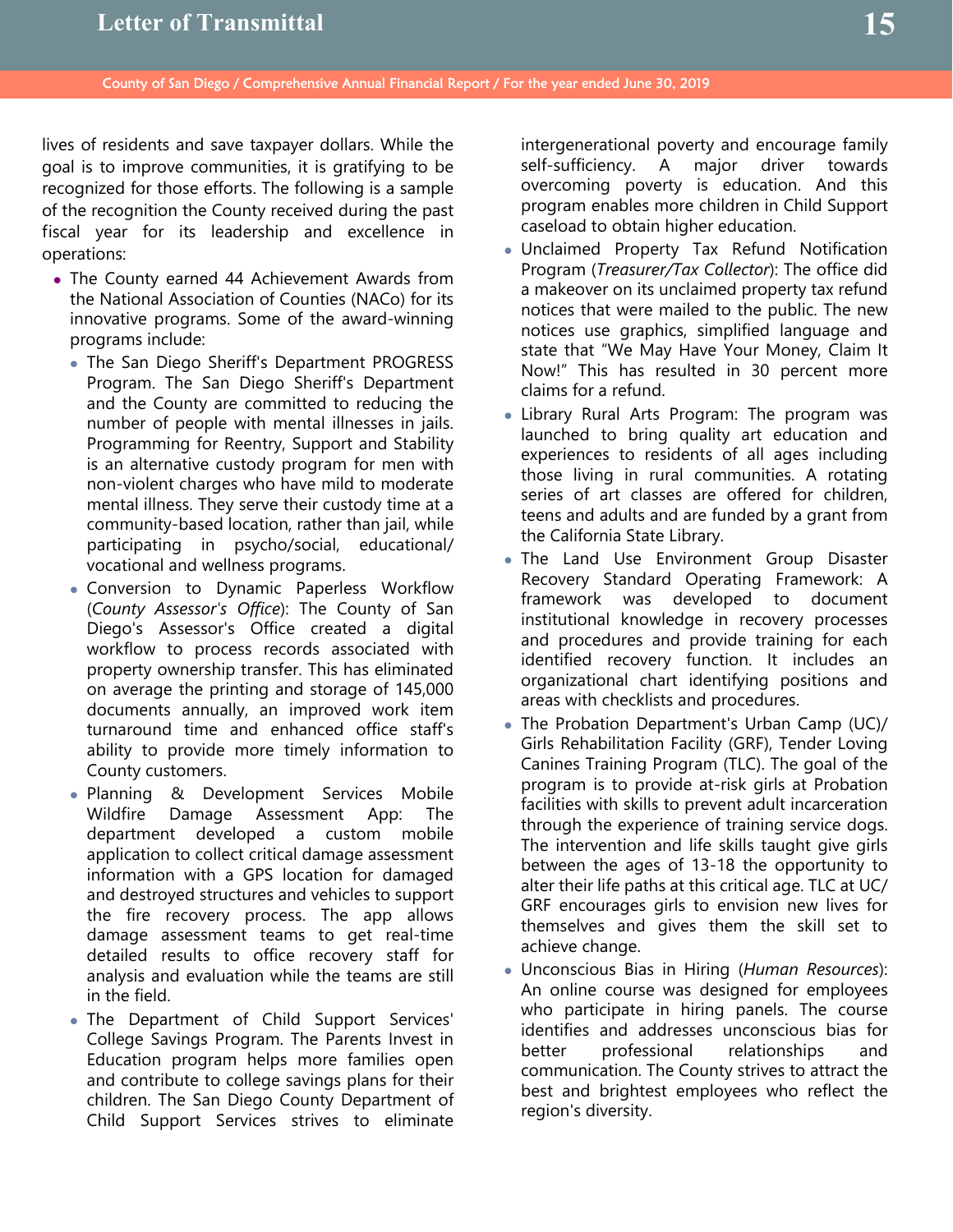- The San Diego County Fire Authority Community Risk Reduction Program. The goal of the program is to enhance community resilience by helping citizens anticipate and prepare for emergencies. The program also works to lessen the burdens of fire-related disasters through education, fire protection engineering and enforcement. The program encourages preparedness with the help of Community Emergency Response Teams (CERT), which mobilize community volunteers to safely respond to manmade and natural hazards that impact their community. To do this, CERT teams use basic disaster response skills, such as light search and rescue, fire suppression strategies and first aid.
- Parks and Recreation SD Nights: The program provides teenagers with a safe place for recreation and enrichment during critical hours and reduces gang and criminal activity. Parks staff engage teens, mentor them, and equip them with the tools they need to make better decisions, build strong character and improve their quality of life.
- The South Region of the Health and Human Services Agency is part of the first group of communities to receive the Communities of Excellence "Journey to Community Excellence" recognition. The Communities of Excellence 2026 Framework, based on the Baldrige Framework for organizational performance excellence, is a systematic approach for community leaders, residents and collaborative partners to strengthen the effectiveness of their efforts towards healthy and thriving residents and safe communities. Using this framework, communities can achieve better results faster, in areas that really matter such as educational attainment, jobs, health status and safety. The South Region was recognized as one of four "Journey to Community Excellence" recipients. The other communities include Brookfield/ Marceline, Missouri; Kanawha County, West Virginia; and West Kendall, Florida.
- The National Association of Area Agencies on Aging (n4a) recognized Aging & Independence Services with an Aging Achievement Award for the Adult Protective Services (APS) Training Academy at its Annual Conference & Tradeshow in Chicago. The Academy provides year-long training and strengths-based coaching, as well as serving as a

support group for new APS specialists. After completing the curriculum successfully, attendees are eligible for the nationally recognized National Adult Protective Services Association (NAPSA) Certificate. Currently, San Diego APS has more NAPSA certificate candidates than any other county in California. Ninety-five percent of participants pass probation successfully and are eligible to obtain the certificate.

 The Chronic Disease and Health Equity Unit of Public Health Services received the 2018 Promising Practice Award from the National Association of County and City Health Officials (NACCHO) for the Eat Well Practices. County representatives received the award at the NACCHO Annual Grand Awards Ceremony in New Orleans, July 10-12. As part of the NACCHO Model Practices Program, award recognizes outstanding local public health practices. The practices were approved by the County Board of Supervisors in December 2016 and are the County of San Diego's comprehensive food and beverage guidelines for all County food service operations. They symbolize the County's commitment to making healthy food choices readily available to all, using public funds responsibly, and supporting a more environmentally sustainable and economically viable region for all of San Diego County's residents. NACCHO's recognition as a Promising Practice recognizes the County's leadership in the work to improve nutrition through system level approaches that address health equity, the environment, and support the local economy.